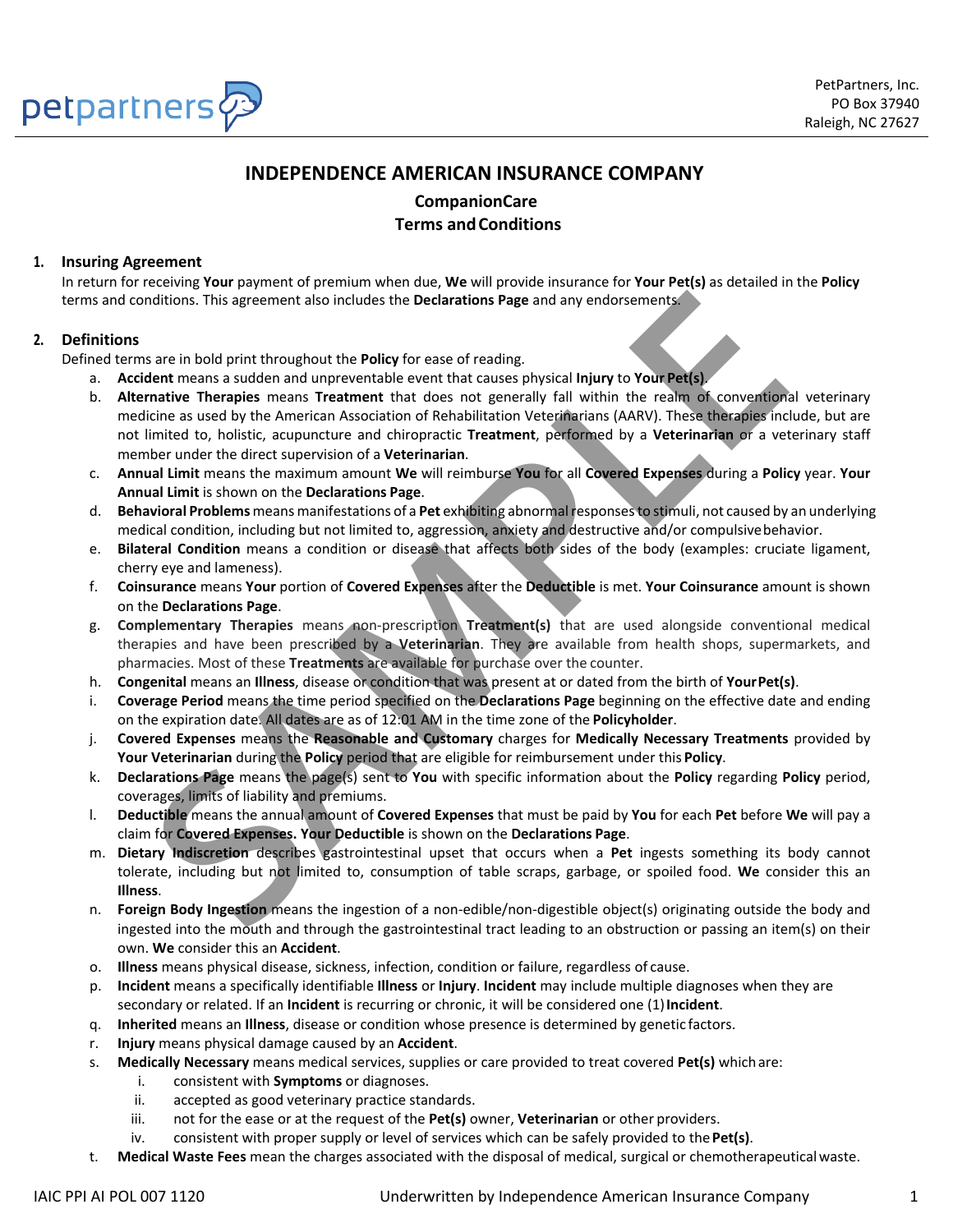

- petpartners $\mathcal{P}$ 
	- u. **Onset** means the beginning or first appearance of the signs or **Symptoms** of an **Illness** or**Injury**.
	- v. **Per Incident Limit** is the maximum **We** will reimburse **You** for a **Covered Expense** for each **Incident** with an **Onset** date within the **Coverage Period. Your Per Incident limit** is shown on the **Declarations Page. Per incident Limits** do not reset at renewal or with changes to coverage.
	- w. **Pet(s)** refers to the covered animal(s) listed on the **Declarations Page**.
	- x. **Pet Ambulance** means a **Pet** medical transportation service vehicle equipped with stretchers, hydraulic tables, oxygen and a driver and/or veterinary technician.
	- y. **Pet Original Start Date** means the effective date when the **Pet** was first covered by a **Policy** administered by **Us** or **Our** authorized administrator, unless otherwise stated on the **Declarations Page**.
	- z. **Policy** means the terms and conditions and most recent **Declarations Page** which includes any forms and endorsements that apply.
	- aa. **Pre-existing Condition** means any **Illness** or **Injury** which occurred, reoccurred, existed or showed **Symptoms,** whether or not diagnosed by a **Veterinarian**, prior to the **Pet Original Start Date**, **Coverage Period** or during the **Waiting Period**. **Pre- Existing Conditions** are only eligible after three hundred and sixty‐five (365) days of continuous coverage and only for **Treatment** that occurs after the three hundred and sixty‐five (365) day **Waiting Period**.
	- bb. **Prescription Medication** means any medicine that is dispensed from a **Veterinarian** pharmacy or with a written prescription from a **Veterinarian** that may only be filled at a pharmacy.
	- cc. **Preventive Care** means **Treatment** intended for the prevention of an **Illness** or **Injury**.
	- dd. **Reasonable and Customary Charges** means typical fees or the cost that **Veterinarians** charge in **Your** geographic area based on available veterinary fee information and proprietary data.
	- ee. **Symptoms** means the first departure from normal function or feeling which is noticed by **You** or **Your Veterinarian**, reflecting the presence of an **Illness** or **Injury**.
	- ff. **Treatment** means any test, x‐ray, medication, surgery, hospitalization, nursing and care provided or prescribed by a **Veterinarian** to treat a covered **Illness** or **Injury**. **Treatment** must be performed by a licensed **Veterinarian** to be considered for eligibility.
	- gg. **Veterinarian** means a licensed physician for animals and a provider of veterinary medicine. **Veterinarian** shall not include **You** or a member of **Your** immediate family.
	- hh. **Waiting Period** means a period of time specified in the **Policy** that must pass before some or all of the coverage begins. The **Waiting Period** applies to the **Pet Original Start Date** and any coverage increases but does not apply to **Your** annual renewal, provided **You** maintain continuous coverage with **Us**. The **Waiting Period** begins as of the effective date of the **Coverage Period**.
	- ii. **We/Us/Our** (also **Insurer**) means Independence American Insurance Company.
	- jj. **You/Your** (also **Policyholder**) means the person named in the **Declarations Page**.

## **3. What is Covered**

After satisfying the annual **Deductible** indicated on the **Declarations Page**, **We** will reimburse **You** in accordance with **Your Policy**, less any limitations and exclusions, the amount after the **Coinsurance** is applied for eligible **Covered Expenses** that are **Medically Necessary** to treat or diagnose a current covered **Incident** showing **Symptoms** during the **Policy** period but after the **Waiting Period**, including but not limited to: Driginal Start Date means the effective date when the Pet was first covered by a Policy administered<br>
when the terms and conditions and most terms the cheatations Page.<br>
The was state on the Declarations Page which include

- a. Laboratory tests, x‐rays, ultrasound, MRI and CT scans;
- b. Surgery;
- c. Hospitalization;
- d. **Prescription Medication** that is prescribed by a **Veterinarian**;
- e. Extractions to permanent broken teeth due to an **Accident**;
- f. Chemotherapy;
- g. Hydrotherapy and Physical Therapy;
- h. **Alternative and Complimentary Therapies**;
- i. Emergency ground **Pet Ambulance** transportation in the case of an emergency;
- j. Euthanasia when advised by a **Veterinarian** to alleviate suffering; and
- k. **Pre-existing Conditions** after a three hundred and sixty‐five (365) day **Waiting Period**.

Regardless of the number of claims made during the period of insurance, **Our** total liability of insurance for each **Pet** for all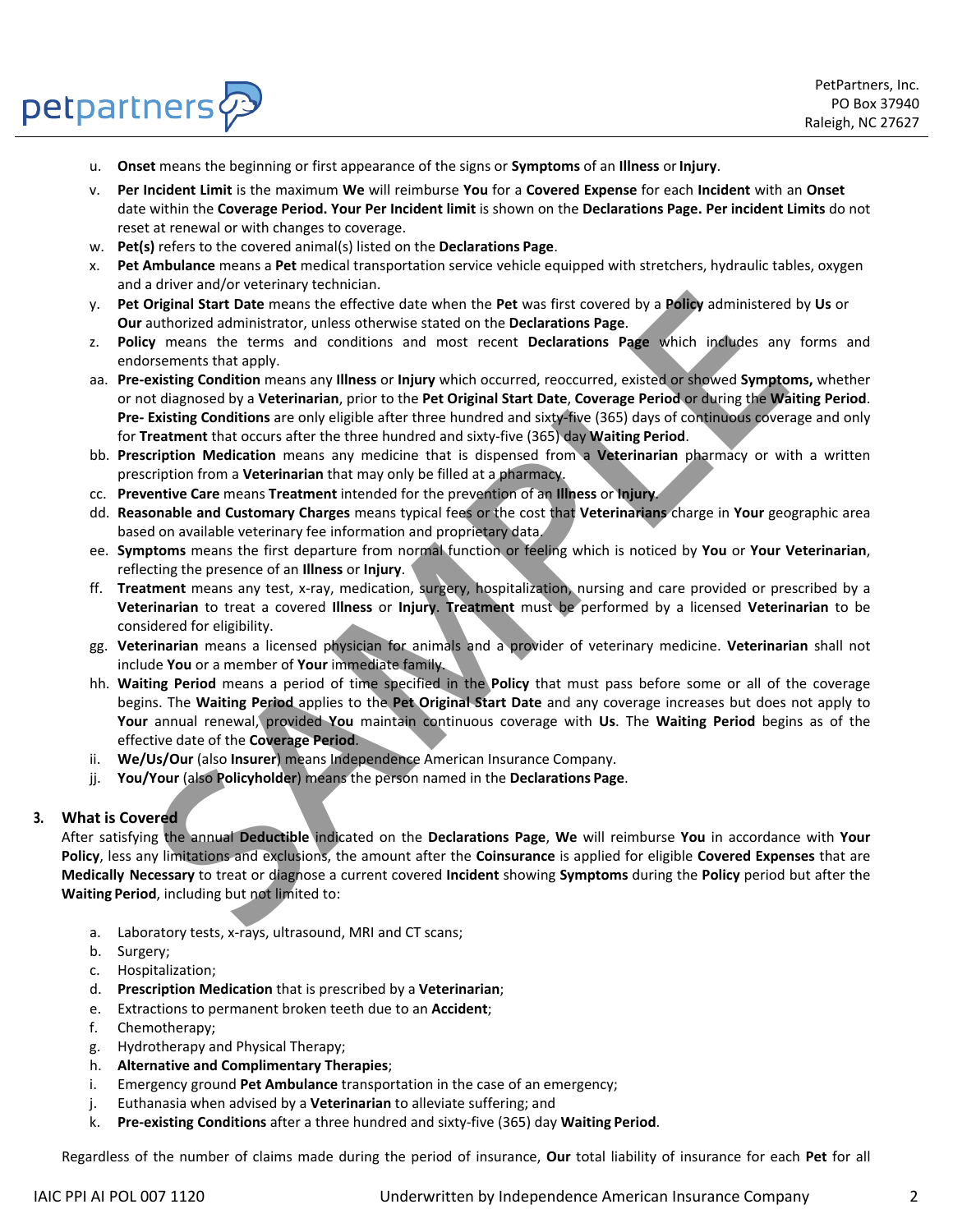# petpartners

**Covered Expenses** will not exceed the amount shown on the **Declarations Page** under the **Annual Limit**, subject to **Coinsurance**  and **Deductible** requirements and **Per Incident Limits**.

## **4. Waiting Periods for Coverage**

There is a fourteen (14) day **Waiting Period** per **Pet** before **We** will cover an **Illness**, except for IVDD (Intervertebral Disc Disease) including slipped or herniated discs secondary to IVDD, where there is a one hundred and eighty (180)‐day **Waiting Period**.

There is a two (2) day **Waiting Period** per **Pet** before **We** will cover an **Injury**, except for cruciate ligament related condition, where there is a one hundred and eighty (180)‐day **Waiting Period**.

There is a three hundred and sixty‐five (365) day **Waiting Period** per **Pet** before **We** will cover a **Pre-existing Condition**.

**Waiting Periods** are waived for subsequent renewals and add‐on coverage from a preceding **Policy** year provided **You** maintain an active **Policy**, with no gap in coverage, annually renewed and continuously in‐force.

If **Your Pet** was previously covered under an Independence American Insurance Company group pet insurance policy that was in effect immediately before the effective date (no gap in coverage) of this **Policy**, credit toward satisfying the **Pre-Existing Condition Waiting Period** and other **Waiting Periods** will be applied for the period of time the **Pet** was covered under the prior group pet insurance policy. Submission of the prior policy declarations page and/or the verification of premiums paid through payroll deduction may be required. **S** (2) day **Watting Period** per **Pet** before We will cover an Injury, except for cruciate ligement related of s a one hundred and sixty-five (365) day **Watting Period**.<br>
See hundred and sixty-five (365) day **Watting Perio** 

## **5. Exclusions**

- a. Pre‐existing Conditions prior to the **Waiting Period** specified in section 4.
	- **Bilateral Conditions**, presenting on one (1) side of the body will be considered **Pre-existing Conditions**. For example, a cruciate tear in the left leg that showed **Symptoms** prior to the **Coverage Period** or during a **Waiting Period**, a subsequent cruciate tear in the right leg will be considered a **Pre-existing Condition**.
- b. IVDD (Intervertebral Disc Disease) if diagnosed treated orshowing **Symptoms** priorto the **Coverage Period** or during a **Waiting Period** and any further episodes of IVDD or any future occurrence of this condition will be considered **Pre-existing Condition**.
- c. Physical examination: including costs and/or fees for telephone consultation unless **You** purchase Optional ExamPlus Coverage.
- d. **Treatment** that has been pre‐paid but not yet performed.
- e. **Treatments** or diagnostics of an **Illness**, **Injury** or service excluded by the **Policy** as well as secondary complications from such excluded **Illness**, **Injury** or service. Secondary complications include but are not limited to an **Illness** or **Injury** caused by an uncovered condition or the **Treatment** of an uncovered condition.
- f. Intentional, neglectful or preventable acts caused by **You**, a member of **Your** household or any other person that has care, custody or control of **Your Pet(s)**, that result in **Illness** or **Injury** to **Your Pet(s)**.
- g. Elective cosmetic, grooming, bathing and nail clipping, including any **Illness** or **Injury** that results from theseservices.
- h. Fees to diagnose or treat any **Illness** or **Injury** related to breeding, pregnancy, whelping and nursing, unless **You** purchase the optional BreedingCoverage.
- i. Any conditions related to teeth including but not limited to gingivitis, periodontal disease, root canals, caps and crowns, vital pulpotomies, deciduous teeth, diseased and abscessed teeth (except **Medically Necessary** extractions for permanent broken teeth due to an **Accident**). The cost of dental cleaning unless **You** purchase Optional DefenderPlus Coverage.
- j. **Preventive Care** including, but not limited to, wellness exams, preventative **Treatment**, vaccinations, flea control and other parasite prevention, unless **You** purchase Optional Defender or DefenderPlus Coverage.
- k. Spaying or neutering (including preventative sterilization surgery, such as for **Treatment** for cryptorchidism, chimerism or chromosomal abnormalities), unless **You** purchase Optional DefenderPlus Coverage.
- l. All diets, **Pet** food, whether prescribed or not. This does not include a prescription diet used as the sole **Treatment** of a covered condition.
- m. More than one (1) **Illness** or **Injury** for the life of a **Pet** arising from a repetitive and specific activity or similar activity that has previously occurred and displayed the propensity for this activity to happen again and cause **Illness** or **Injury** to **Your Pet(s)**. Examples include, but are not limited to, foreign body ingestion, dogfights and toxin ingestion.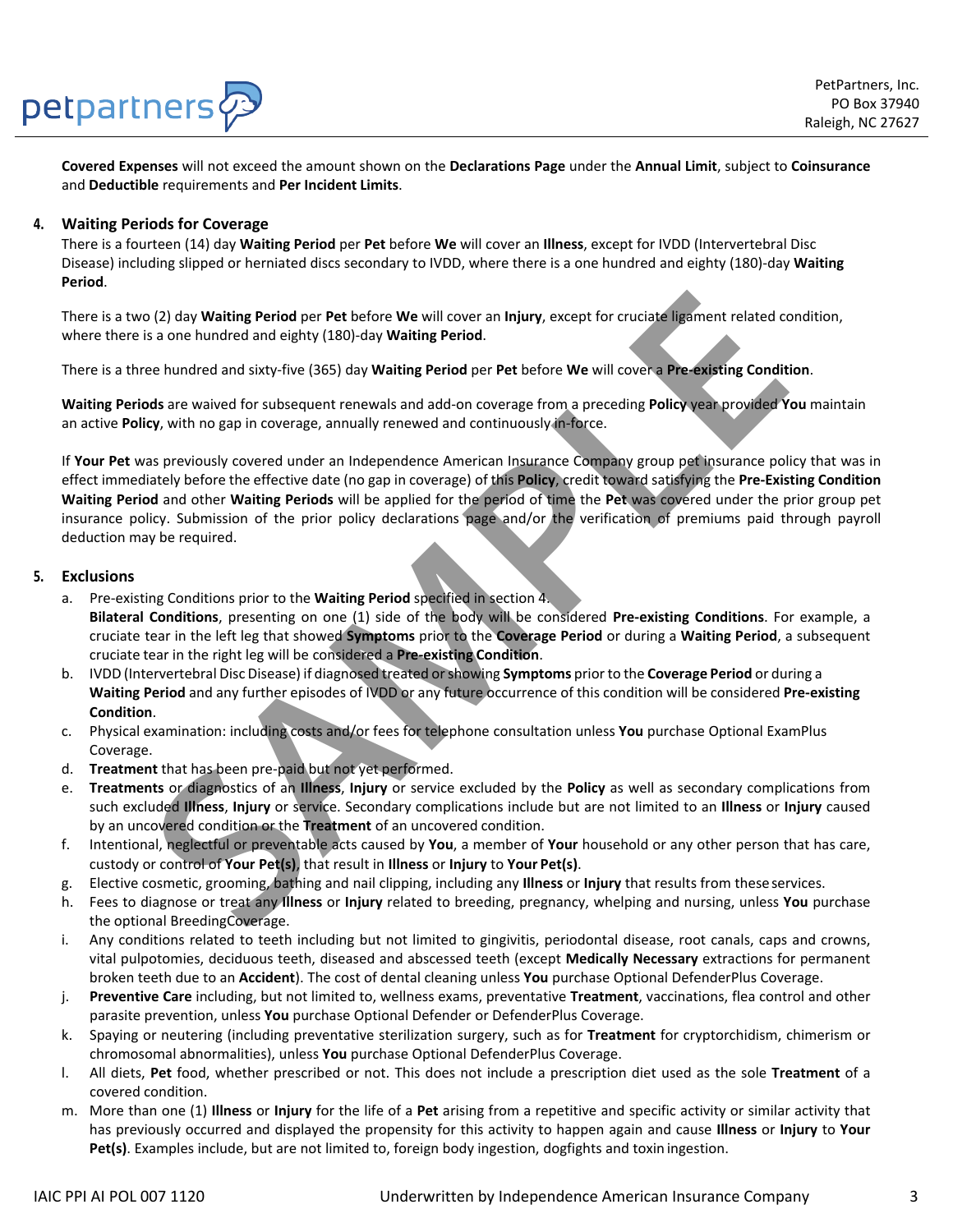

PetPartners, Inc. PO Box 37940 Raleigh, NC 27627

- n. Diagnostics or **Treatment** for internal or external parasites, and any secondary **Illness** or **Injury** that may arise including, but not limited to, fleas, ticks, giardia, heartworms, and roundworms.
- o. Air ambulance and non‐emergency **Pet Ambulance** transportation.
- p. Experimental, investigational **Treatment**, organ and tissue transplants or prosthesis.
- q. Veterinary package discount cost, Sales tax, **Medical Waste Fees**, veterinary administrative, shipping and postagefees.
- r. The cost of disposing of the remains of **Your Pet(s)** unless **You** have purchased the Optional SupportPlus Coverage.
- s. Cost of **Treatment** for any **Illness** or **Injury** arising from **Your** decision to not follow **Your Veterinarian's** advice including, but not limited to, **Illness** for which a vaccine is available.
- t. House calls, travel time, boarding and/or transportation.
- u. Conditions resulting from activities related to training or participating in track or sled racing, guard security, law enforcement (unless authorized in advance by **Us**), working or organized fighting.
- v. **Illness** or **Injury** caused by: a) enemy attack by armed forces, with or without a state of war, including actionstaken in resisting the attack; b) insurrection; c) rebellion; d) revolution; e) invasion; f) civil war; g) illegal acts; h) usurped power; i) nuclear radioactive contamination; j) pandemic conditions; k) chemical, biological, biochemical or electromagnetic weapon; l) acts of foreign enemies; m) strikes; n) riots; o) civil commotion; p) epidemic; or q) avian or swine influenza or any mutant variation. mited to, Illustration a vaccine is available. The interval and the method and the state of the state of the state is and the state of the state of the state of the state of the state of the state of the state of the state
- w. Anal gland expression. This does not include **Prescription Medication** and surgical **Treatment** for anal glandinfection.
- x. **Treatment** for **Your Pet** being obese or overweight, if not due to an underlying medical condition.
- y. **Congenital** and **Inherited** conditionsincluding Elbow Dysplasia, Hip Dysplasia, OCD (Osteochondritis Dissecans) Osteoarthritis, Spondylosis, Luxating Patella, and Diabetes unless **You** purchase Optional HereditaryPlus.
- z. Final Expenses for necropsy, cremation, urns, etc. unless **You** purchase Optional SupportPlus Coverage.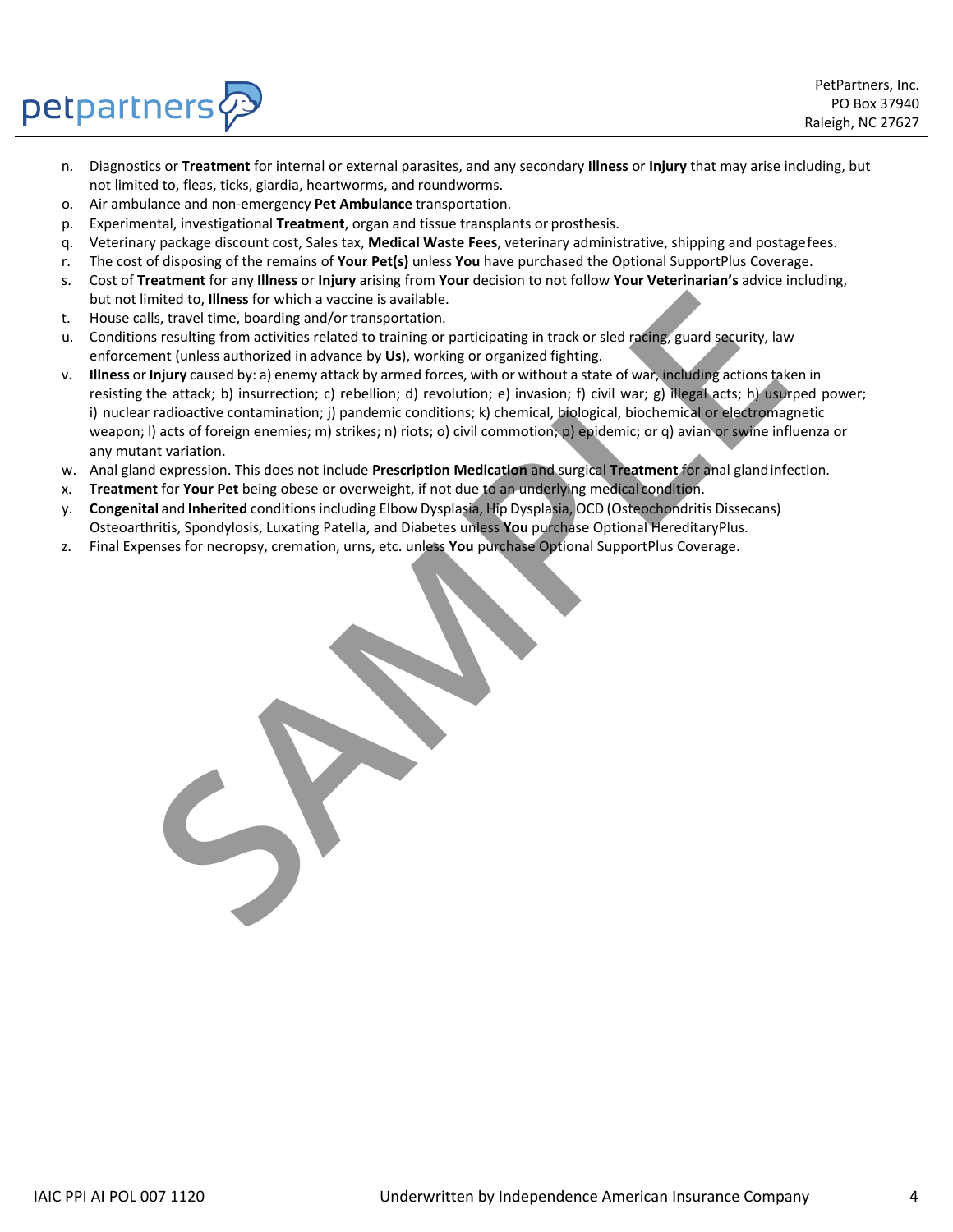

### **6. Optional Coverages**

If chosen by **You**, and shown as applicable on the **Declarations Page**, the following optional coverages apply separately to each **Pet** per **Policy** year. Some coverage options may be restricted by **Pets** age at time of sign‐up.

#### Defender/DefenderPlus Coverage

**We** will reimburse **You**, if shown on the **Declarations Page**, for the **Preventive Care** listed below that **Your Pet(s)** receives from a licensed **Veterinarian** during the **Policy** period. Benefits will not exceed the Maximum Allowable Limits shown below. **Coinsurance** and **Deductible** requirements do not apply to Preventive Benefits.

#### **Benefit Schedule**

| Coinsurance and Deductible requirements do not apply to Preventive Benefits.                                                                                                                                                                            |                                 |                     |
|---------------------------------------------------------------------------------------------------------------------------------------------------------------------------------------------------------------------------------------------------------|---------------------------------|---------------------|
| Our total liability of each Pet for each Policy Year is shown in the Maximum Allowable Limits.                                                                                                                                                          |                                 |                     |
| <b>Benefit Schedule</b>                                                                                                                                                                                                                                 |                                 |                     |
|                                                                                                                                                                                                                                                         | <b>Maximum Allowable Limits</b> |                     |
| <b>Preventive Benefit</b>                                                                                                                                                                                                                               | <b>Defender</b>                 | <b>DefenderPlus</b> |
| Spay/Neuter or Teeth Cleaning                                                                                                                                                                                                                           | \$0                             | \$150               |
| Rabies Vaccine                                                                                                                                                                                                                                          | \$15                            | \$15                |
| Flea/Tick/Heartworm Prevention                                                                                                                                                                                                                          | \$80                            | \$95                |
| Vaccination/Titer                                                                                                                                                                                                                                       | \$30                            | \$40                |
| <b>Wellness Exam</b>                                                                                                                                                                                                                                    | \$50                            | \$50                |
| Heartworm test or FELV (Feline Leukemia Virus)                                                                                                                                                                                                          | \$25                            | \$30                |
| screen                                                                                                                                                                                                                                                  |                                 |                     |
| Blood, fecal, parasite exam                                                                                                                                                                                                                             | \$50                            | \$70                |
| Microchip                                                                                                                                                                                                                                               | \$20                            | \$40                |
| Urinalysis or ERD Test (Early Renal Disease                                                                                                                                                                                                             | \$15                            | \$25                |
| Test)                                                                                                                                                                                                                                                   |                                 |                     |
| Deworming                                                                                                                                                                                                                                               | \$20                            | \$20                |
| Benefits may be combined or separate up to the maximum allowable limit.                                                                                                                                                                                 |                                 |                     |
|                                                                                                                                                                                                                                                         |                                 |                     |
| <b>SupportPlus Coverage</b>                                                                                                                                                                                                                             |                                 |                     |
| We will reimburse You, if shown on the Declarations Page, for the cost of final expenses for necropsy, cremation and urns upon<br>the death of each Pet covered for such costs incurred after the Waiting Period and during the Coverage Period up to a |                                 |                     |
| maximum benefit of three hundred dollars (\$300) subject to the Annual Limit amount. Coinsurance and Deductible provisions                                                                                                                              |                                 |                     |
| do not apply to SupportPlus Coverage.                                                                                                                                                                                                                   |                                 |                     |

#### SupportPlus Coverage

#### ExamPlus Coverage

**We** will reimburse **You**, if shown on the **Declarations Page**, for the **Covered Expenses** that occur during the **Coverage Period** subject to **Policy** limits and exclusion including, but not limited to, **Coinsurance**, **Deductible** and **Annual Limit** for physical examination; including costs and/or fees for telephone consultation; to diagnose a current covered **Illness** or **Injury**. This endorsement does not provide coverage for annual wellness office exams.

#### AlternativePlus Coverage

**We** will reimburse **You**, if shown on the **Declarations Page**, after a thirty (30) day **Waiting Period**, for the **Covered Expenses**  that occur during the **Coverage Period** subject to **Policy** limits and exclusions including, but not limited to, **Coinsurance**, **Deductible** and **Annual Limit**, for **Alternative** and **Complementary Therapies** and the diagnosis and **Treatment** of **Behavioral Problems**. There is an **Annual Limit** of one thousand dollars (\$1,000) for **Behavioral Problems**.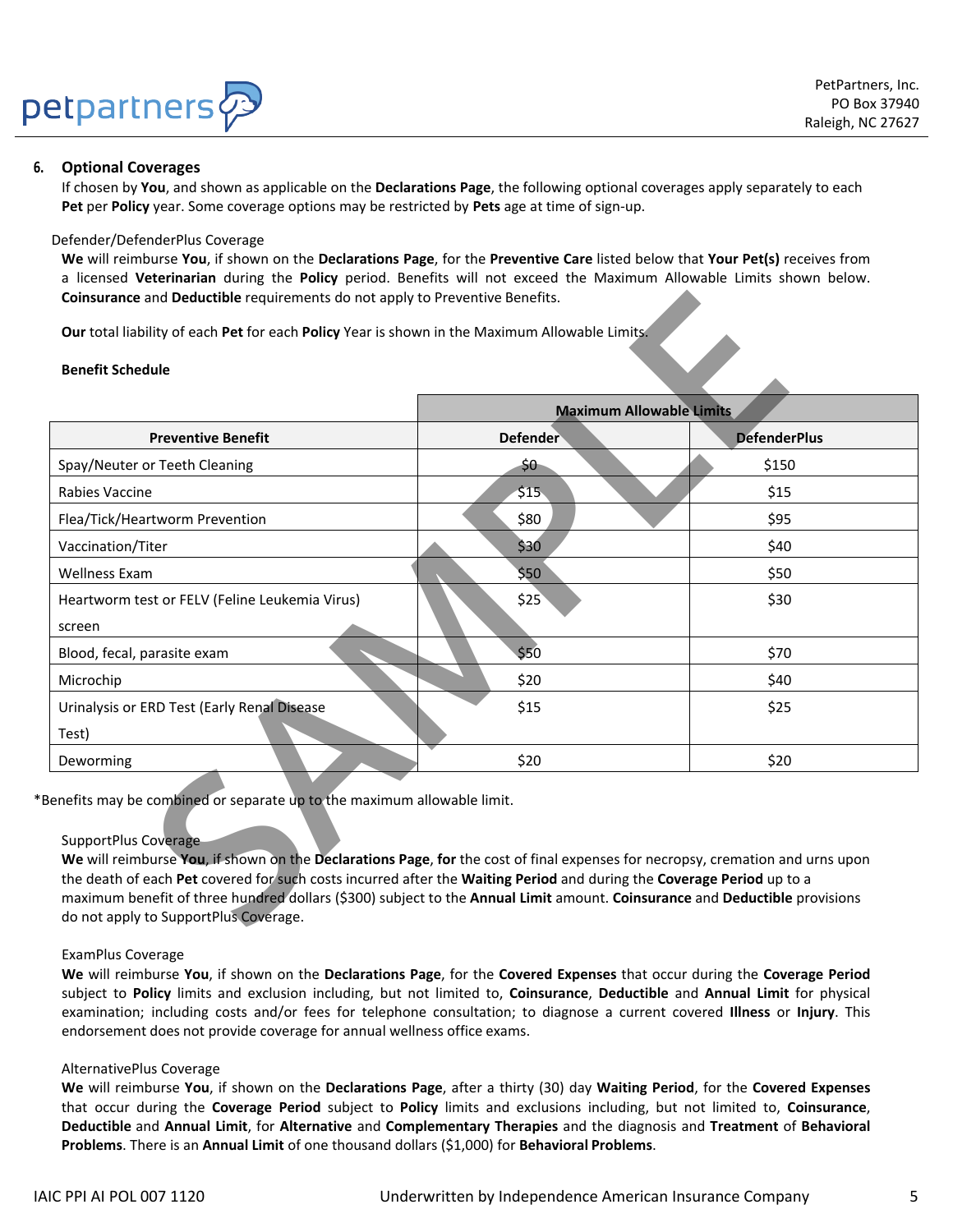## petpartners

#### HereditaryPlus Coverage

**We** will reimburse **You**, if shown on the **Declarations Page**, after a thirty (30) day **Waiting Period**, for the **Covered Expenses**  that occur during the **Coverage Period**, subject to the **Policy** limits and exclusions including, but not limited to **Coinsurance**, **Deductible**, and the **Annual Limit** for **Congenital** and **Inherited** conditions as well as Elbow Dysplasia, Hip Dysplasia, OCD (Osteochondritis Dissecans) Osteoarthritis, Spondylosis, Luxating Patella and Diabetes. **Symptoms** present prior to the **Coverage Period** or during the **Waiting Period** are considered **Pre-Existing**.

#### BreedingCoverage

**We** will reimburse **You**, if shown on the **Declarations Page**, after a thirty (30) day **Waiting Period**, for any **Illness** or **Injury** that occurs during the **Coverage Period**, subject to **Policy** limits and exclusions including, but not limited to, **Coinsurance**, **Deductible**  and **Annual Limit**, for **Treatment** related to breeding, pregnancy, giving birth, and nursing including, but not limited to, emergency c-sections, mastitis, metritis, pyometra, uterine/vaginal stricture or prolapse, eclampsia, gestational diabetes, pregnancy-related liver failure, complications from dystocia and complications from retained placenta. This endorsement does not provide coverage for planned c‐sections, artificial insemination or other elective, wellness or preventive **Treatment** related to breeding, pregnancy, giving birth and nursing. arage that the Coverage Period, subject to Policy limits and exclusions including, but not limited to, Columnation and the Coverage Ferra and the Coverage Period, Subjects to Policy limits and exclusions including, but not

## **7. General Conditions**

- a. This **Policy** only applies to losses that occur and are treated within the United States, its territories and possessions, and Canada. No coverage exists for an **Incident** or **Treatment** that occurs outside of the above territories.
- b. If a claim arises under this **Policy** and there is any other insurance providing **Coverage** to **Your Pet(s)**, this **Policy** is excess insurance. This **Policy** will only apply to any claim costs once all other valid and collectible insurance has been exhausted, and then only for the excess amount not covered by the other insurance, always subject to the terms and conditions of this **Policy**.
- c. **We** will not insure **Your Pet** under more than one (1) **Pet** insurance **Policy** with **Us** during any **Policy** period. If **We** find that an insured has more than one (1) such **Policy** with **Us**, coverage will be provided under the **Policy** that has been in force for the longer period of time.
- d. **Your Pet(s)** must receive an annual physical exam, as well as all prescribed vaccines as advised by **Your Veterinarian**.
- e. **You** must follow and carry out the **Veterinarian's** advice and show reasonable care to protect the **Pet(s)** from harm.
- f. **You** are the owner of **Your Pet(s)**.
- g. Coverage for **Your Pet(s)** will cease if ownership is changed.
- h. If any **Policy** wording conflicts with the laws of the state in which this **Policy** is issued, the wording will be amended to meet the laws of that state.
- i. Authorized representatives must be added by the **Policyholder**. Any authorized representative may cancel or change the **Policy**. The action of any authorized representative will be binding.
- j. Continuing coverage for a covered **Incident** from a preceding **Policy** is subject to the terms and conditions of this **Policy**. **Per Incident Limits** for any **covered expense** under a previous **Policy** will not reset at **Policy** renewal or replacement. In the case of continuous coverage where a **Per Incident Limit** is lower than the previous term, the lower **Per Incident Limit** will apply.
- k. By accepting the terms of this insurance as evidenced by the payment of premiums, it is agreed that this **Policy**, endorsements and any other notices may be delivered to **You** by electronic mail via the internet at **Our** option. All **Policy** forms, any notices and endorsements are available to **You**, at **Your** request, in paper form at no charge to **You**. A copy of **Your Policy** is available on **Our** customer portal.
- l. **Your Policy** will become legally binding once **You** have paid **Your** premium. The premium is due when **You** take out a new **Policy** and when **You** renew an existing **Policy**. **Your Policy** is an annual contract of insurance with a monthly and annual payment option. Premiums must be paid in full and on time to maintain coverage.
- m. This **Policy** will automatically renew unless **We** receive a cancellation or intent to not renew notice from **You** before the renewal date. Premiums may increase at renewal for: **Pet** age, veterinary cost inflation, actuarial changes, address changes, **Annual Limit** increase and other **Policy** parameters.
- n. If **You** wish to make changes to **Your** coverage, please contact **Us**. Any change is subject to underwriting and **Our** approval. Certain changes may result in a new enrollment, which would terminate **Your** existing **Policy** and reset the **Waiting Period** and the determination of **Pre-existing Conditions**.
- o. Each named insured may receive certain promotional offers, which includes, but is not limited to, gift cards, coupons, gift certificates, and items of merchandise. The maximum value of any promotional item will not exceed the maximum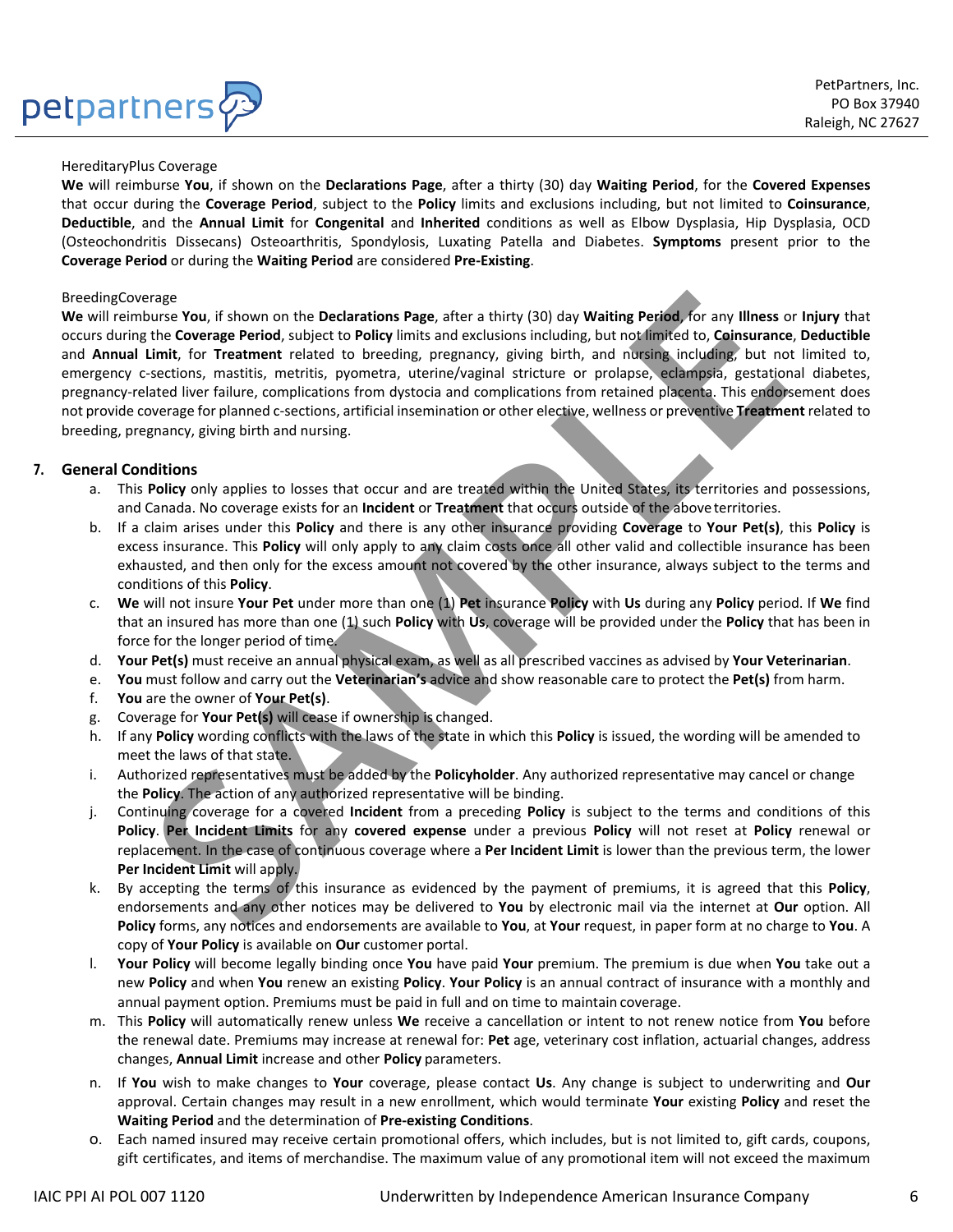

dollar amount allowed in the state of residence.

- p. From time to time, at **Our** option and in compliance with all applicable law, **We** may advertise special promotions or offer the **Policyholder** free gifts, including small cash rewards and incentives, for customer referrals or if the person recommended to **Us** purchases a**Policy**.
- q. From time to time, at **Our** option and in compliance with all applicable law, **We** may offer value added benefits or services directly relating to this coverage that may assist in the service of the **Policy**, mitigate loss or provide loss control that aligns with the risks of the **Policy**.
- r. Benefits are not assignable except that **You** may direct **Us** to pay benefits to the Veterinary provider on whose charges any claim is based. Any such payment that **We** make will fully discharge **Us** to the extent of the payment.
- s. This **Policy** is valid for a period of twelve (12) months (three hundred and sixty‐five (365) days) from effectivedate.

#### **8. Renewal, Cancellation and Nonrenewal**

petpartners

- a. **We** will automatically renew **Your Policy** at expiration unless **You** are otherwise notified ofnonrenewal.
- b. **You** may cancel this **Policy** at any time by providing to **Us** advance notice of cancellation or **Your** intent to notrenew.
- c. **We** may cancel this **Policy** by mailing or delivering to **You** written notice of cancellation atleast:
	- i. Ten (10) days or as applicable by state law, whichever is greater, before the date of cancellation if **We** cancel for nonpayment of premium.
	- ii. Thirty (30) days or as applicable by state law, whichever is greater, before the date of cancellation if **We**  cancel for any other reason.
- d. **We** will mail or deliver **Our** notice of cancellation or nonrenewal to **Your** last mailing address known to**Us**.
- e. Notice of cancellation will state the reason for cancellation and the effective date of cancellation. Insurance coverage under this **Policy** will end on that date.
- f. **We** may elect to nonrenew this **Policy** on the expiration date shown on the **Declarations Page**. **We** may do so by mailing to You written notice, stating the reason for nonrenewal, at least forty-five (45) days or as applicable by state law, whichever is greater, prior to the expiration date of **Your Policy**. erifis are not assignable except that You may direct Us to pay benefits to the Veterinary provider on which the symetric to the symetric tot involve the symetric tot involve the symetric tot involve the symetric strain of
- g. If notice of cancellation or nonrenewal is mailed, proof of mailing will be sufficient proof ofnotice.
- h. If either **You** or **We** cancel the **Policy**, **We** will refund **You** any unearned premium on a daily pro‐ratabasis.
- i. **We** may change the premium, **Coinsurance** amounts, annual **Deductibles** and **Policy** terms and conditions at renewal. You will be notified of all changes in writing at least thirty (30) days before the renewal date.
- j. If **You** intentionally misrepresent or conceal any material fact that **We** rely on to issue or administer coverage, **We** may cancel **Your Policy** effective the date of discovery of the germane misrepresentation.
- k. The first time **You** enroll **Your Pet(s)** in one (1) of **Our Policies You** have thirty (30) days from the effective date to cancel and receive **Your** paid premium back in full, as long as **You** have not filed a claim.
- l. After the first thirty (30) days of the **Policy** period, **We** will compute any refund due on a daily pro‐rata basis.

## **9. Claims Conditions**

- a. In the event **You** incur a loss **You** must notify **Us** by providing the following:
	- i. A completed claim form within one hundred and eighty (180) calendar days, or as soon as practicable, of the date of **Treatment** or veterinary services or date of receipt furnished to **You** in connection for such **Treatment**  or veterinary services.
	- ii. Invoices from **Your** treating **Veterinarian** listing the services performed, products provided and the itemized charges for **Treatment**, including packages and/or discounts.
	- iii. A payment receipt when submitting a handwritten invoice. If payment receipt is not provided the invoice will be verified with **Your Veterinarian** prior to claim processing.
- b. **We** reserve the right to ask for information from any **Veterinarian** that has ever seen **Your Pet(s)** to assess its health.
- c. **We**, at **Our** expense, have the right to have any covered **Pet(s)** examined by a **Veterinarian** of **Our** choice as often as reasonably necessary while a claim is pending.
- d. If **You** disagree with the decision made by **Us**, **You** have the right to an appeal. Any claim submitted for reconsideration must be submitted within sixty (60) days, or as soon as reasonably practicable, of the decision and must be in writing on a Claims Redetermination Request Form which is available from **Us**. If the appeal is regarding a disagreement over medical facts, rather than **Policy** coverage or terms, **We** may, at **Our** own discretion, consult with an impartial **Veterinarian** selected by **Us**, who is independent, not controlled by **Us**, and not involved in the handling of **Your** claim, to conduct a review. Any such redetermination by the impartial **Veterinarian** will be binding on **Us**.